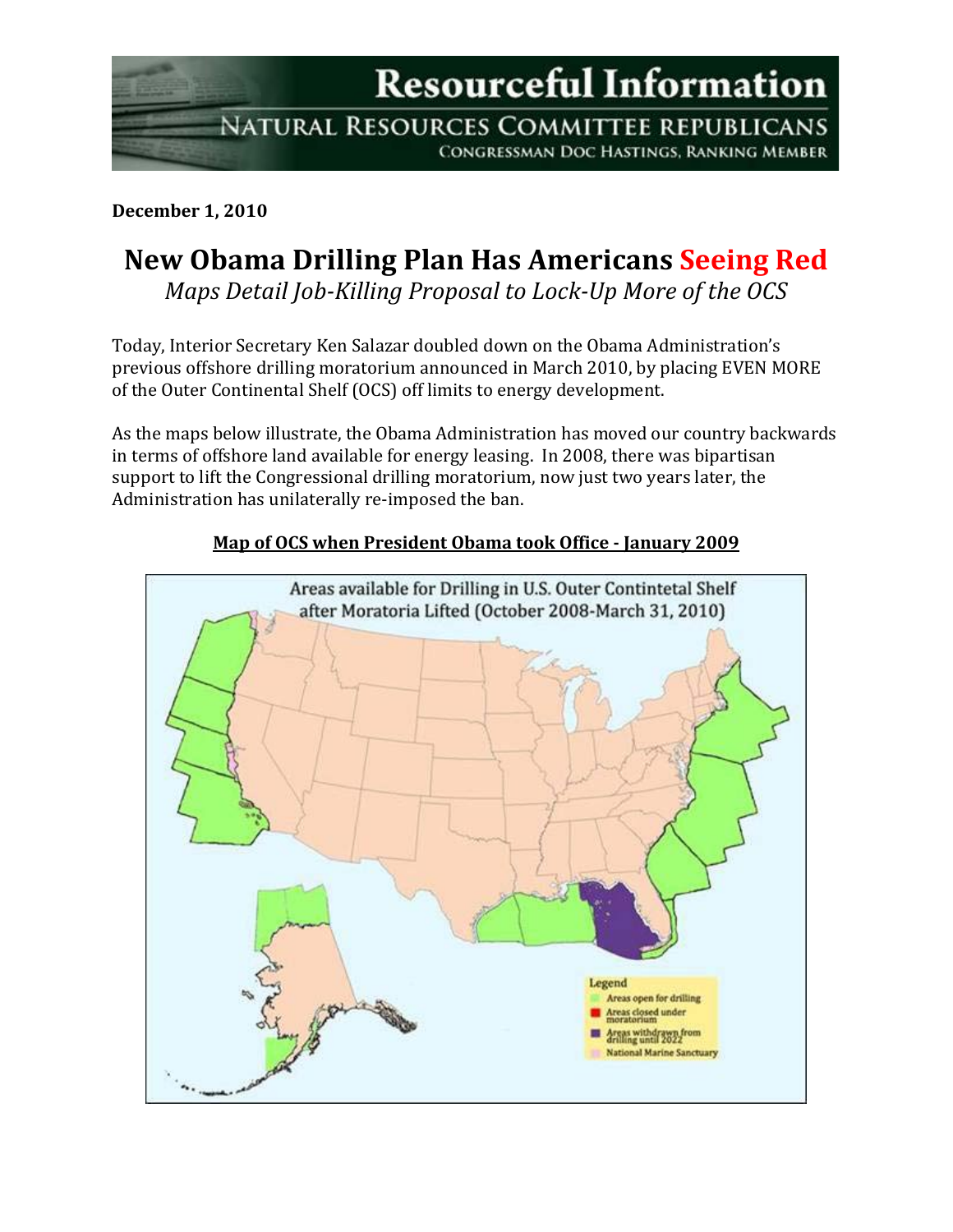- In 2008, facing record gas prices, Congress and President Bush both announced an end to the decades-long ban on offshore drilling. This opened 500 million additional acres for new energy production that contain an estimated 14 billion barrels of oil and 55 trillion cubic feet of natural gas.
- After the moratoria were lifted, the Bush Administration issued a 2010-2015 OCS leasing plan, and solicited comments on all aspects of the plan. The proposal included 31 OCS lease sales in all or some portion of the 12 of the 26 planning areas—4 areas off Alaska, 2 areas off the Pacific coast, 3 areas in the Gulf of Mexico, and 3 areas off the Atlantic coast.



**Map of OCS after President Announced New Drilling Plan - April 2010**

- Under the plan announced by President Obama in April 2010, the majority of the areas open for drilling once the moratoria were lifted were once again closed. This included all of the Pacific Coast, the Northeastern Atlantic and Bristol Bay in Alaska.
- In total, the Obama OCS plan puts 13.14 billion barrels of oil and 41.49 trillion cubic feet of natural gas under lock and key.
- The Administration only considered development of the Mid-Atlantic, Southern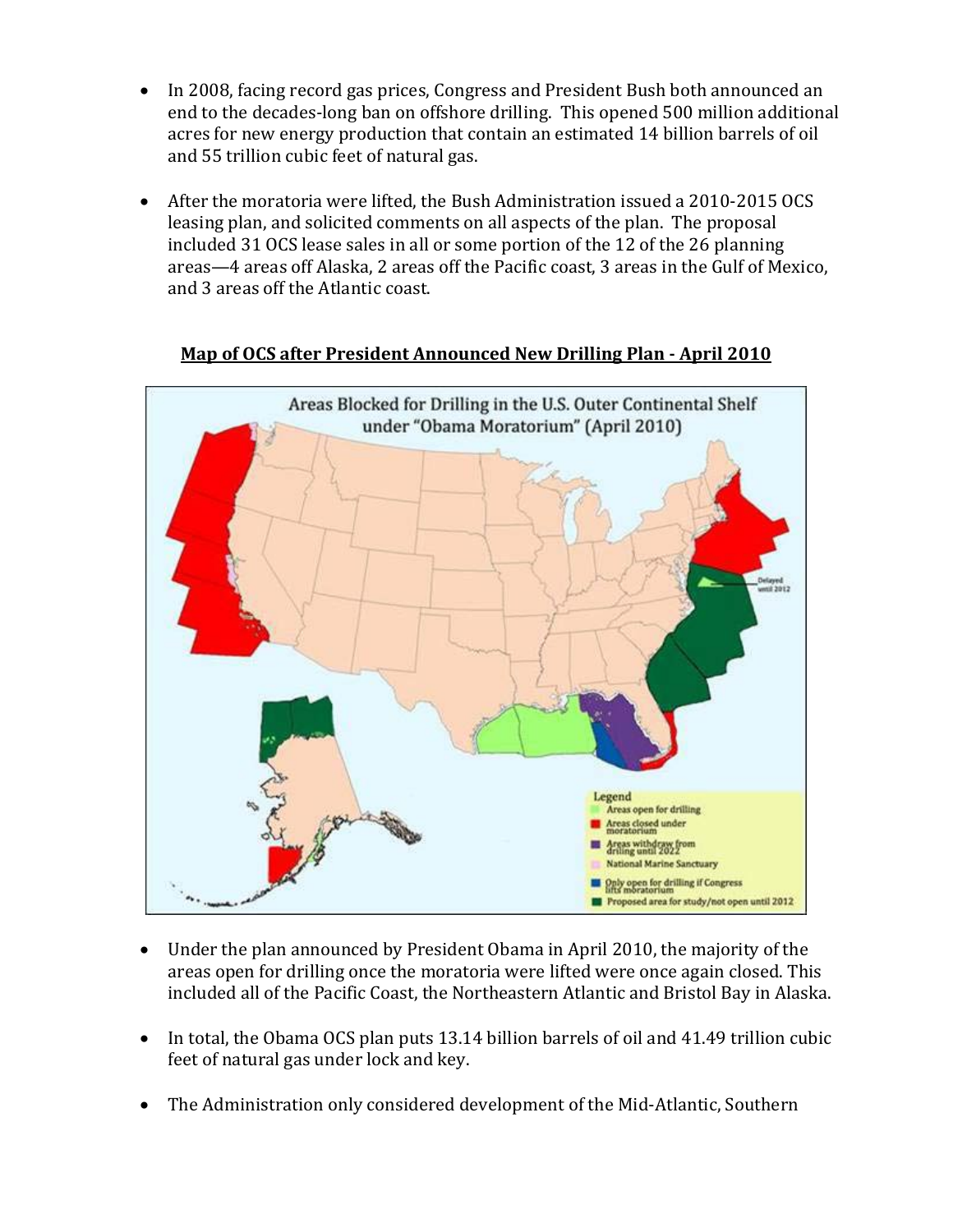Atlantic, Chukchi and Beaufort Sea following Draft Environmental Study work to be conducted over the next year.

• The Administration would allow drilling in a portion of the Eastern Gulf of Mexico if Congress lifted the ban that is in place until 2022.



## **Map of OCS after Administration Announced Latest Drilling Plan - December 2010**

- President Obama's latest and most restrictive OCS leasing plan now places the entire Pacific, the entire Atlantic and the Eastern Gulf off limits to future energy production – as it was under the Congressional moratorium.
- This puts some of the most promising shallow water resources in the world offlimits and pushes domestic oil development into a smaller fraction of the Gulf of Mexico and into deeper water.
- Previous lease sales off the coast of Virginia, scheduled to take place in 2011, are on hold until after 2017.
- In Alaska, there is only the potential for lease sales in the Beaufort, Chukchi, and Cook Inlet planning areas before 2017.